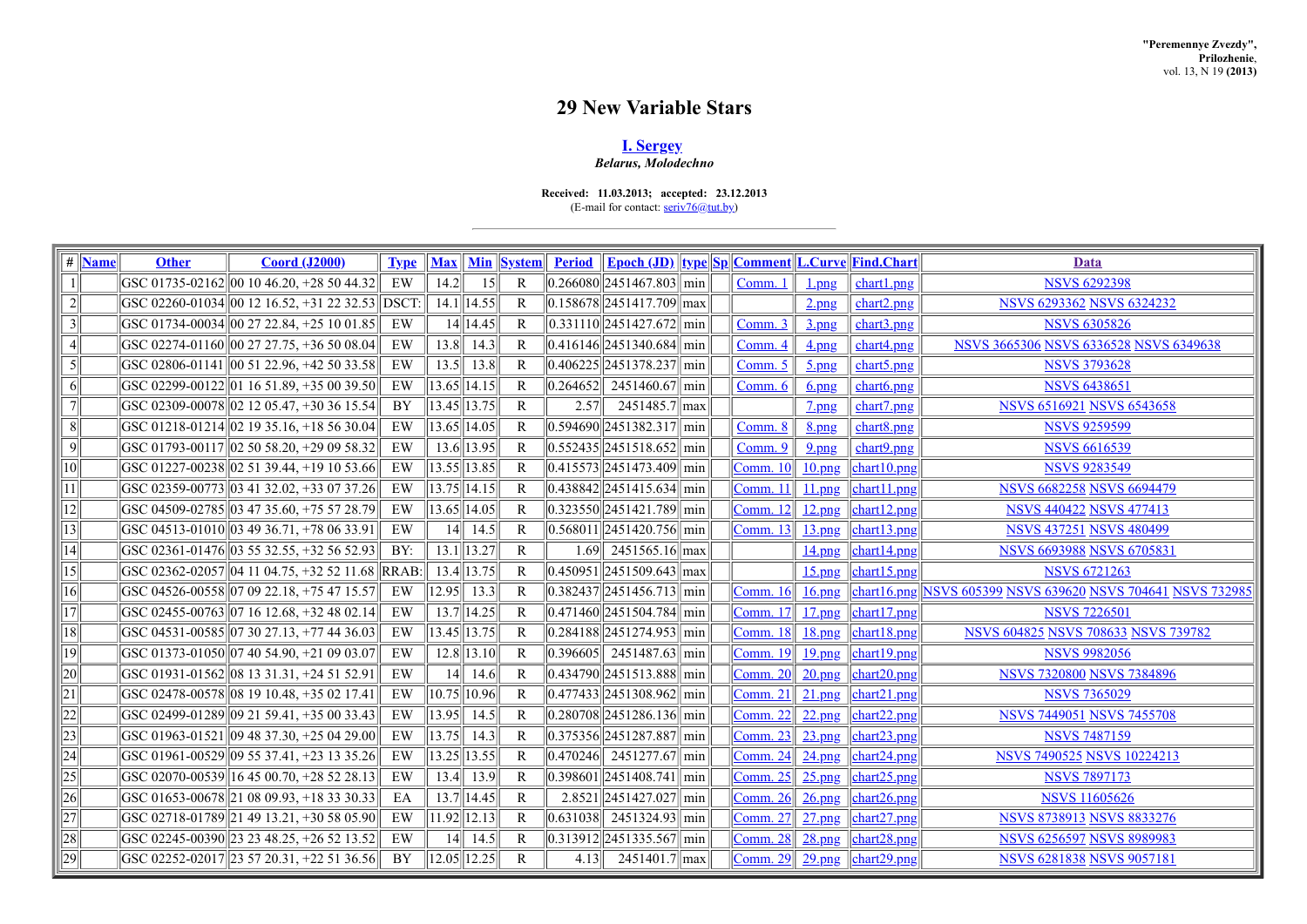### **Comments:**

1. MinII =  $14^{\rm m}.8$ . 3. MinII =  $14^{\rm m}$ .4. 4. MinII =  $14^{\rm m}.2$ . 5. MinII =  $13^{m}$ .9. 6. MinII =  $14^{\text{m}}.05$ . 8. MinII =  $13^{\rm m}.9$ . 9. MinII =  $13^{\rm m}.95$ .

10. MinII =  $13^{\rm m}.8$ .

11. MinII =  $14^{\text{m}}.15$ .

12. MinII =  $14^{\rm m}$ .03.

13. MinII =  $14^{\text{m}}.4$ .

16. MinII =  $13^{\rm m}.25$ .

17. MinII =  $14^{\rm m}$ .1.

18. MinII =  $13^{\rm m}$ .7.

19. MinII =  $13^{\rm m}$ .07.

20. MinII =  $14^{\text{m}}.5$ .

21. MinII =  $10^{m}$ .92.

22. MinII =  $14^{\rm m}$ .4.

23. MinII =  $14^{\rm m}.1$ .

24. MinII =  $13^{\rm m}$  45.

25. MinII =  $13^{\rm m}$ .75.

26. MinII =  $14^{\text{m}}.3$ . O'Connell effect. D = 0.12: P.

27. MinII =  $12^{\text{m}}.1$ .

28. MinII =  $14^{\rm m}.4$ .

29.  $P = 1.32$  d is also possible.

#### **Remarks:**

I presents new variables discovered by data mining. My search for variables was carried out in the publicly available data of the Northern Sky [Variability](http://skydot.lanl.gov/nsvs/nsvs.php) Survey (NSVS, Wozniak et al. 2004). These observations were analyze the period-search software developed by Dr. V.P. Goranskij for Windows environment.

Acknowledgements: I am grateful to I.Adamin and A.Tkachenko for software and data used for research.